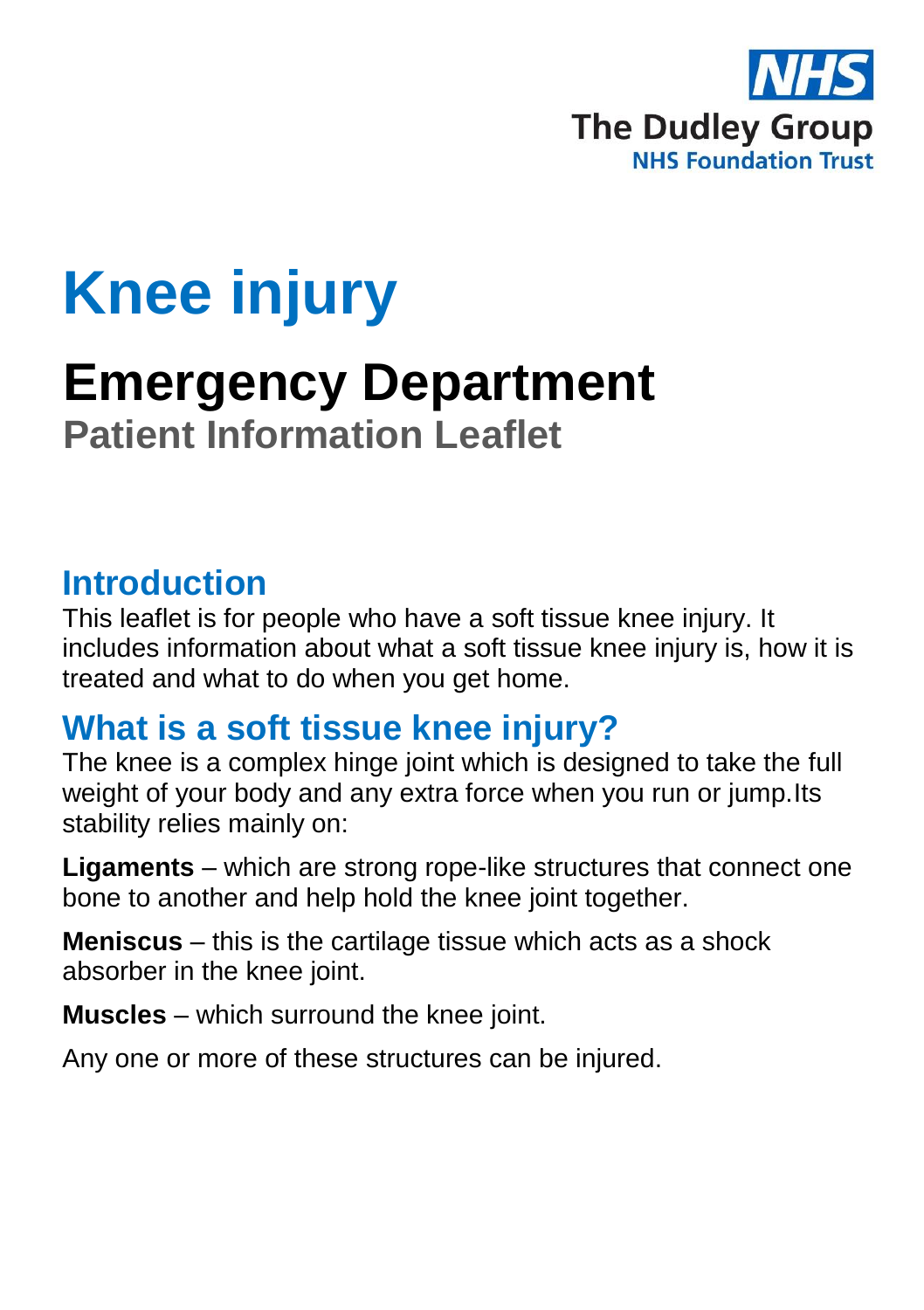### **What are the symptoms?**

Symptoms can vary depending on which part of the knee is injured. Acute knee injuries will usually cause pain, swelling and/or bruising. It may also cause the knee to lock or give way.

X-rays do not show the soft tissues of the knee.

Healing normally takes about six weeks but everyone heals at a different rate so some injuries will take longer to heal. Healing time will also depend on how serious your injury is.

#### **How is it treated?**

For the knee injury to recover, you need to:

- **Protect** your knee from being knocked to avoid further injury.
- **Rest** do not do any activities that will cause your knee more pain. Do this for the first two days.
- **Ice** apply ice on your knee to reduce any swelling. You can use crushed ice or frozen peas wrapped in a damp towel. Do this for 10 minutes every four to six hours. **Caution** – ice can cause burns so do not apply it directly to your skin.
- **Elevation** lift your leg up with your foot above the level of your bottom or as high as you can comfortably manage. Do this for the first two days.

If you have pain, take painkillers such as paracetamol or ibuprofen, if you can take them (always read the label; do not exceed the recommended dose).

#### **How do I prevent further injury to my knee?**

In the first 48 to 72 hours, it is important to **avoid the following**:

- **Heat** as this increases blood flow and swelling.
- **Alcohol**  this increases blood flow and swelling, and will slow down the healing process. It will also make it dangerous for you to start moving around.
- **Running** as this may cause further damage.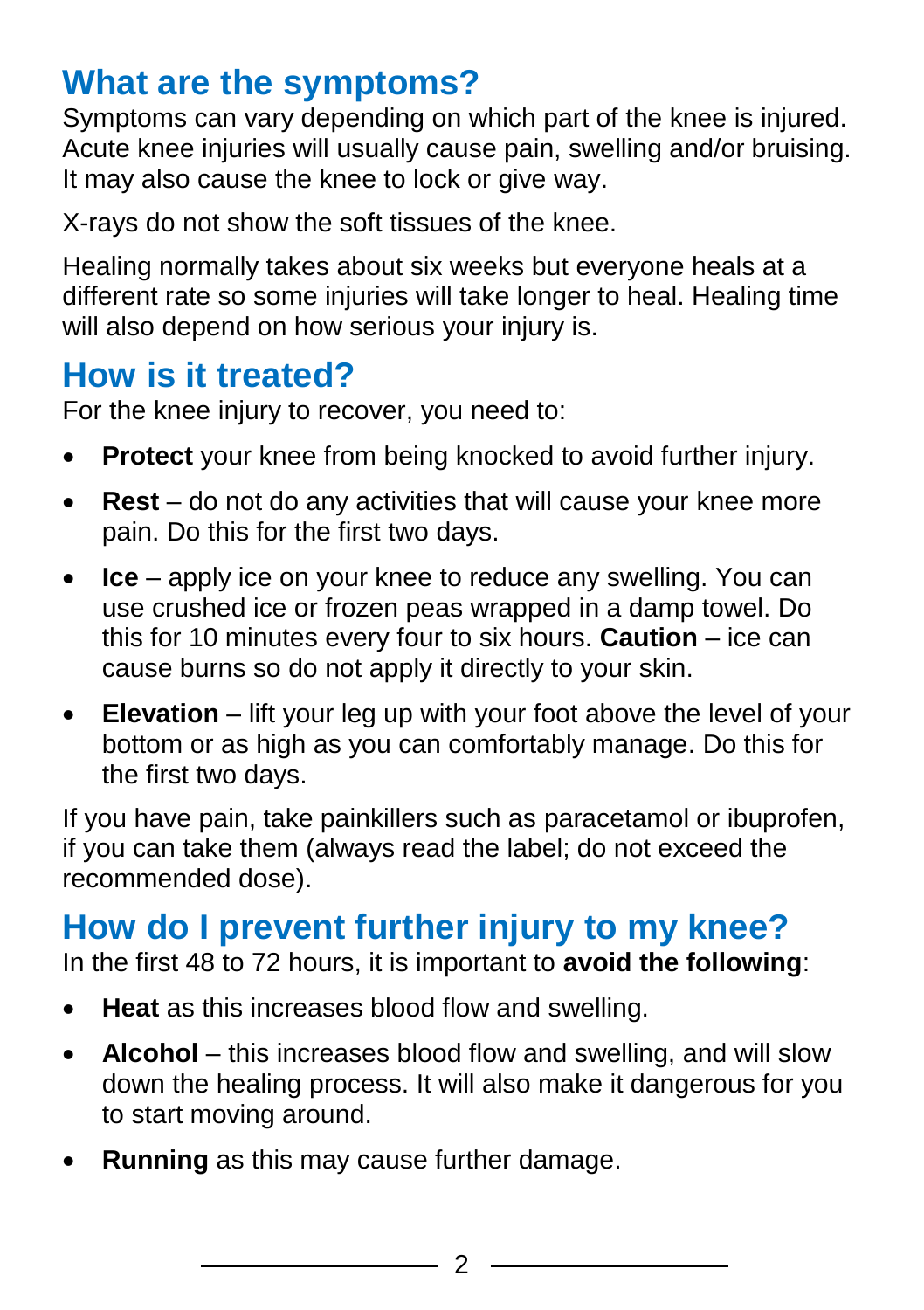**Massage** – this promotes blood flow and can increase swelling; therefore, it can increase the damage if it is begun too early.

#### **Exercise**

When pain allows, continue to move the injured area. If you do not move the injured joint, it will become stiff and the pain will increase. Walking will help your recovery. Wear supportive, flat shoes and avoid standing still. Avoid sports and heavy exercise until fully recovered.

We advise you to exercise your leg while resting it. The following exercises will strengthen your ligaments and muscles. Repeat the exercises at least three times a day. Start with two sets of 10 of each exercise. Build up to three sets of 10 and increase the weight gradually.

- Point your foot up towards you and point it down again.
- Wiggle your toes.
- Circle your ankle keeping your knee straight
- Turn the soles of your feet towards and away from each other.

### **What if the pain does not go?**

If the pain continues after two to three weeks and you have not been given a follow up appointment, please contact your GP for further advice.